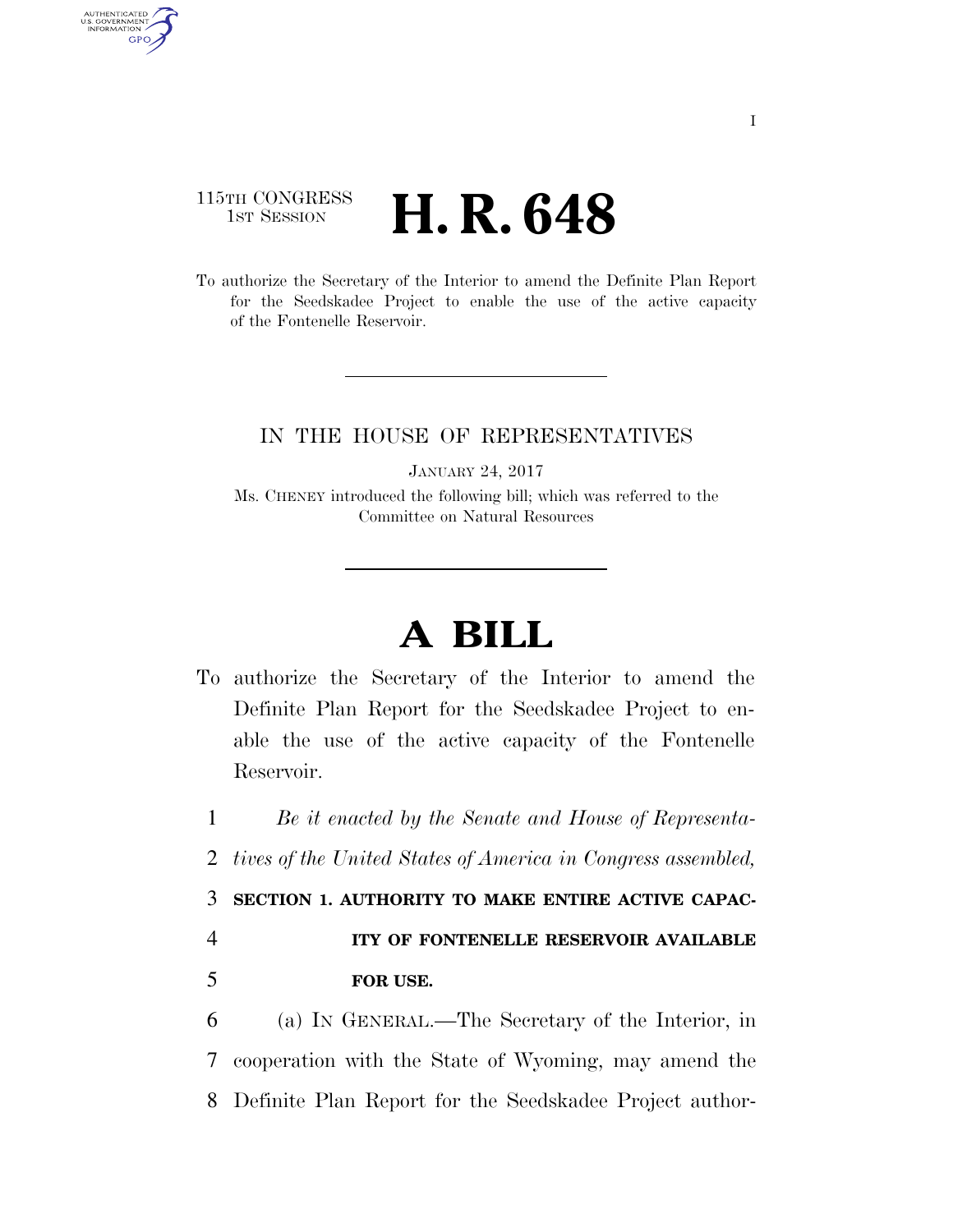ized under the first section of the Act of April 11, 1956 (commonly known as the ''Colorado River Storage Project Act'' (43 U.S.C. 620)) to provide for the study, design, planning, and construction activities that will enable the use of all active storage capacity (as may be defined or limited by legal, hydrologic, structural, engineering, eco- nomic, and environmental considerations) of Fontenelle Dam and Reservoir, including the placement of sufficient riprap on the upstream face of Fontenelle Dam to allow the active storage capacity of Fontenelle Reservoir to be used for those purposes for which the Seedskadee Project was authorized.

(b) COOPERATIVE AGREEMENTS.—

 (1) IN GENERAL.—The Secretary of the Inte- rior may enter into any contract, grant, cooperative agreement, or other agreement that is necessary to carry out subsection (a).

18 (2) STATE OF WYOMING.

 (A) IN GENERAL.—The Secretary of the Interior shall enter into a cooperative agree- ment with the State of Wyoming to work in co- operation and collaboratively with the State of Wyoming for planning, design, related preconstruction activities, and construction of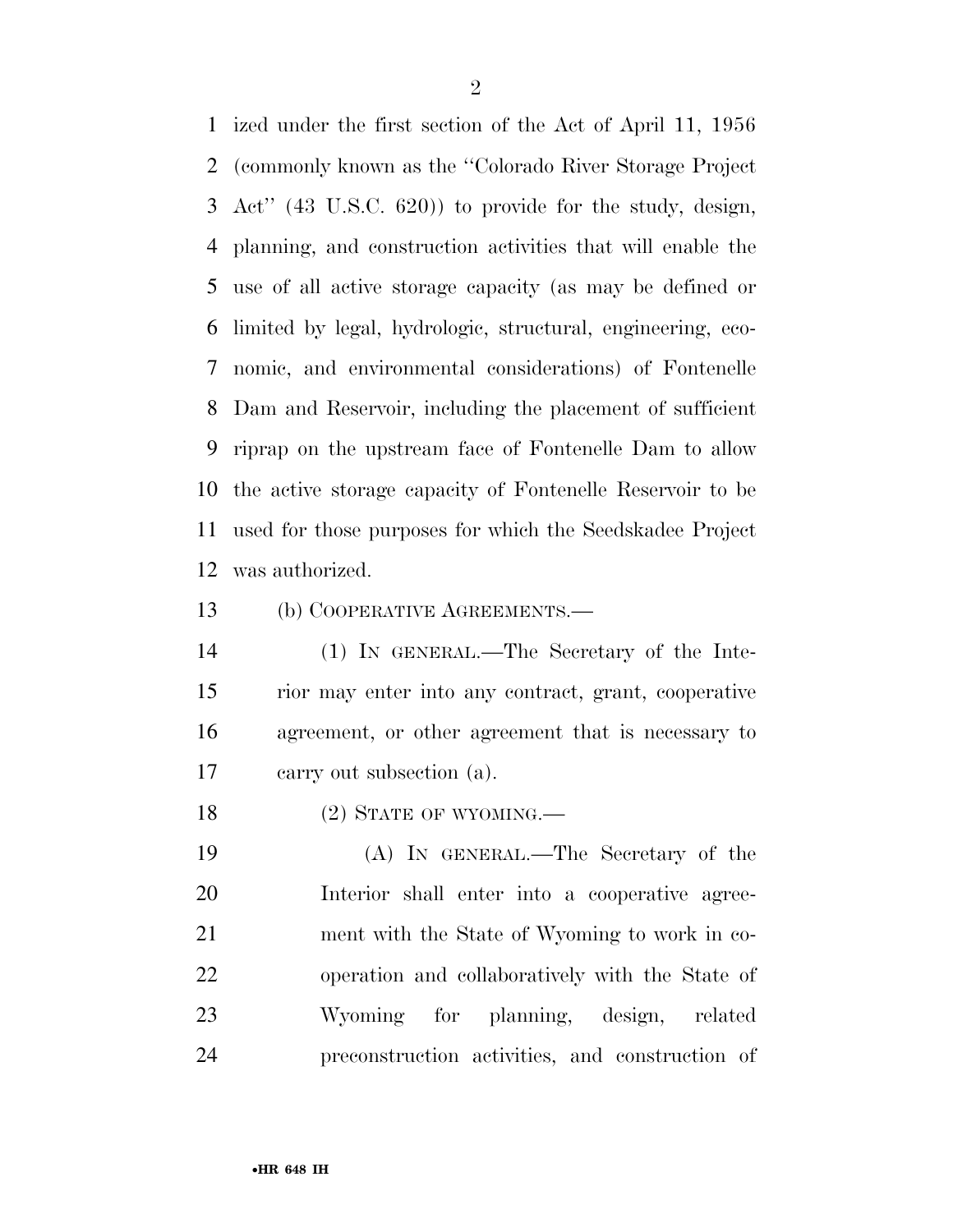| $\mathbf{1}$   | any modification of the Fontenelle Dam under    |
|----------------|-------------------------------------------------|
| $\overline{2}$ | subsection (a).                                 |
| 3              | REQUIREMENTS.—The cooperative<br>(B)            |
| $\overline{4}$ | agreement under subparagraph (A) shall, at a    |
| 5              | minimum, specify the responsibilities of the    |
| 6              | Secretary of the Interior and the State of Wyo- |
| 7              | ming with respect to-                           |
| 8              | (i) completing the planning and final           |
| 9              | design of the modification of the               |
| 10             | Fontenelle Dam under subsection (a);            |
| 11             | (ii) any environmental and cultural re-         |
| 12             | source compliance activities required for       |
| 13             | the modification of the Fontenelle Dam          |
| 14             | under subsection (a) including compliance       |
| 15             | $with-$                                         |
| 16             | (I) the National Environmental                  |
| 17             | Policy Act of 1969 (42 U.S.C. 4321)             |
| 18             | et seq.);                                       |
| 19             | (II) the Endangered Species Act                 |
| 20             | of 1973 (16 U.S.C. 1531 et seq.); and           |
| 21             | (III) subdivision 2 of division A               |
| 22             | of subtitle III of title 54, United             |
| 23             | States Code; and                                |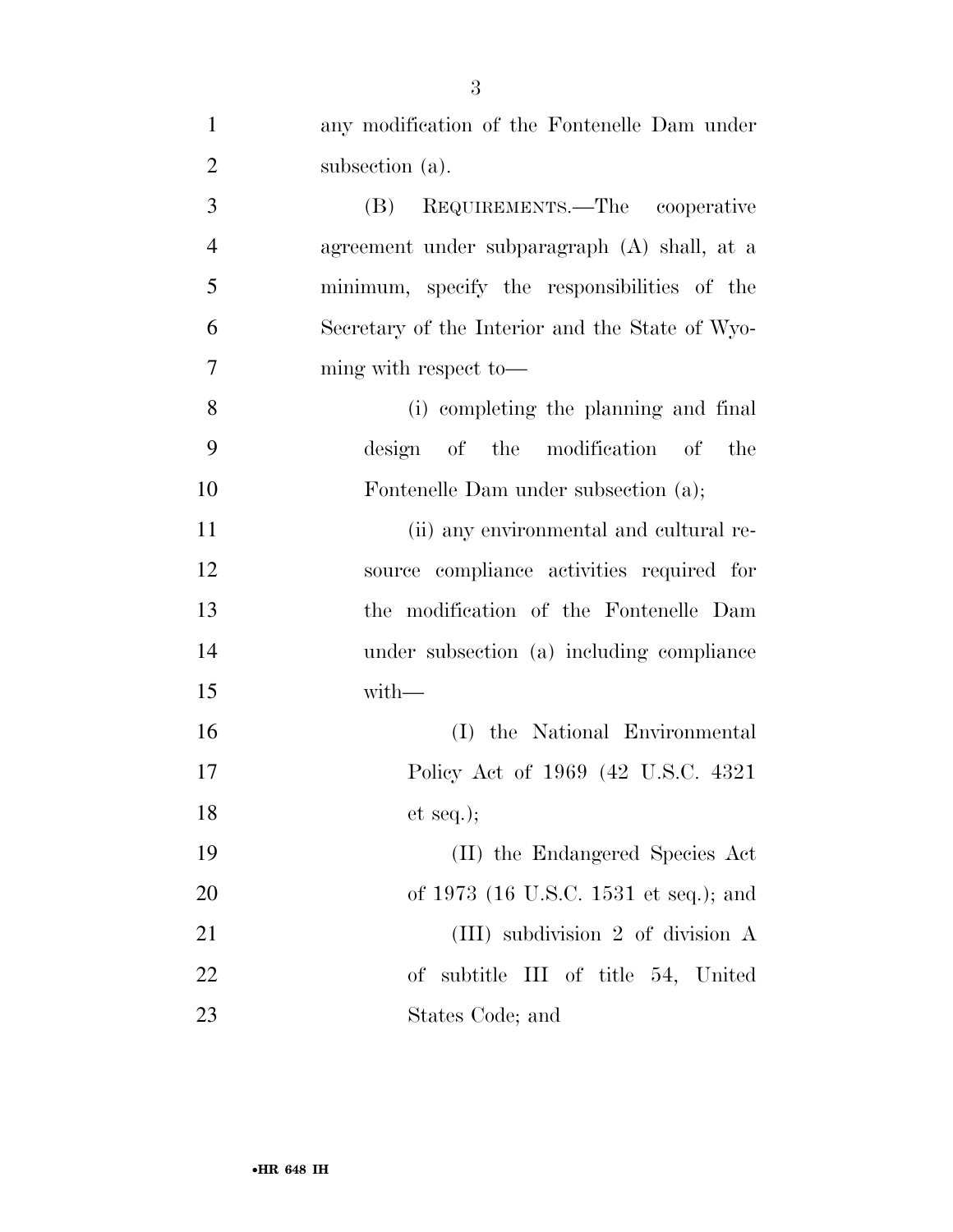| (iii) the construction of the modifica- |
|-----------------------------------------|
| tion of the Fontenelle Dam under sub-   |
| section (a).                            |

 (c) FUNDING BY STATE OF WYOMING.—Pursuant to the Act of March 4, 1921 (41 Stat. 1404, chapter 161; 43 U.S.C. 395), and as a condition of providing any addi- tional storage under subsection (a), the State of Wyoming shall provide to the Secretary of the Interior funds for any work carried out under subsection (a).

10 (d) OTHER CONTRACTING AUTHORITY.—

 (1) IN GENERAL.—The Secretary of the Inte- rior may enter into contracts with the State of Wyo- ming, on such terms and conditions as the Secretary of the Interior and the State of Wyoming may agree, for division of any additional active capacity made available under subsection (a).

 (2) TERMS AND CONDITIONS.—Unless other- wise agreed to by the Secretary of the Interior and the State of Wyoming, a contract entered into under paragraph (1) shall be subject to the terms and con- ditions of Bureau of Reclamation Contract No. 14– 06–400–2474 and Bureau of Reclamation Contract No. 14–06–400–6193.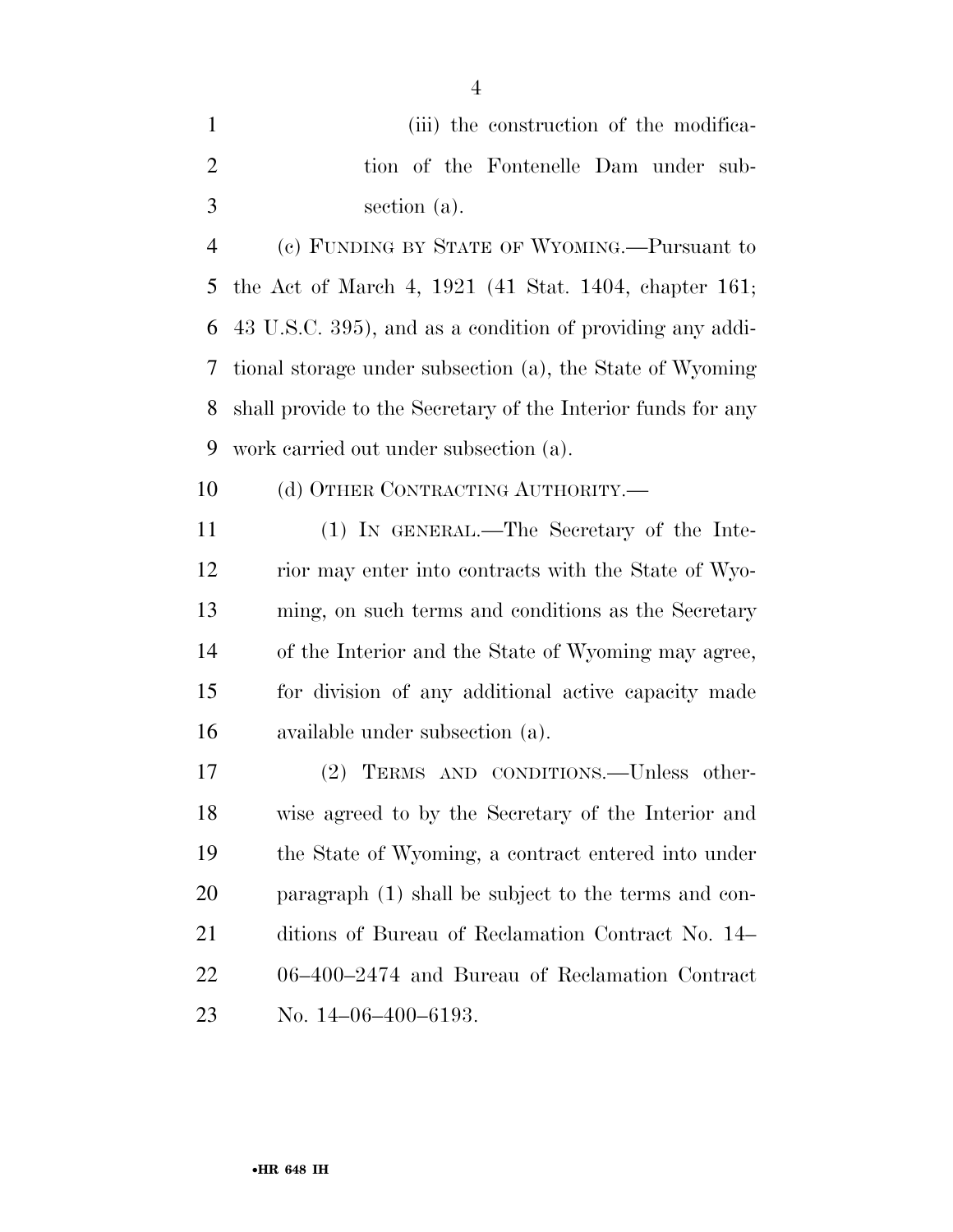## **SEC. 2. SAVINGS PROVISIONS.**

 Unless expressly provided in this Act, nothing in this Act modifies, conflicts with, preempts, or otherwise af-fects—

 (1) the Act of December 31, 1928 (43 U.S.C. 617 et seq.) (commonly known as the ''Boulder Can-yon Project Act'');

 (2) the Colorado River Compact of 1922, as ap- proved by the Presidential Proclamation of June 25, 1929 (46 Stat. 3000);

 (3) the Act of July 19, 1940 (43 U.S.C. 618 et seq.) (commonly known as the ''Boulder Canyon Project Adjustment Act'');

 (4) the Treaty between the United States of America and Mexico relating to the utilization of waters of the Colorado and Tijuana Rivers and of the Rio Grande, and supplementary protocol signed November 14, 1944, signed at Washington February 3, 1944 (59 Stat. 1219);

 (5) the Upper Colorado River Basin Compact as consented to by the Act of April 6, 1949 (63 Stat. 31);

 (6) the Act of April 11, 1956 (commonly known as the ''Colorado River Storage Project Act'') (43 U.S.C. 620 et seq.);